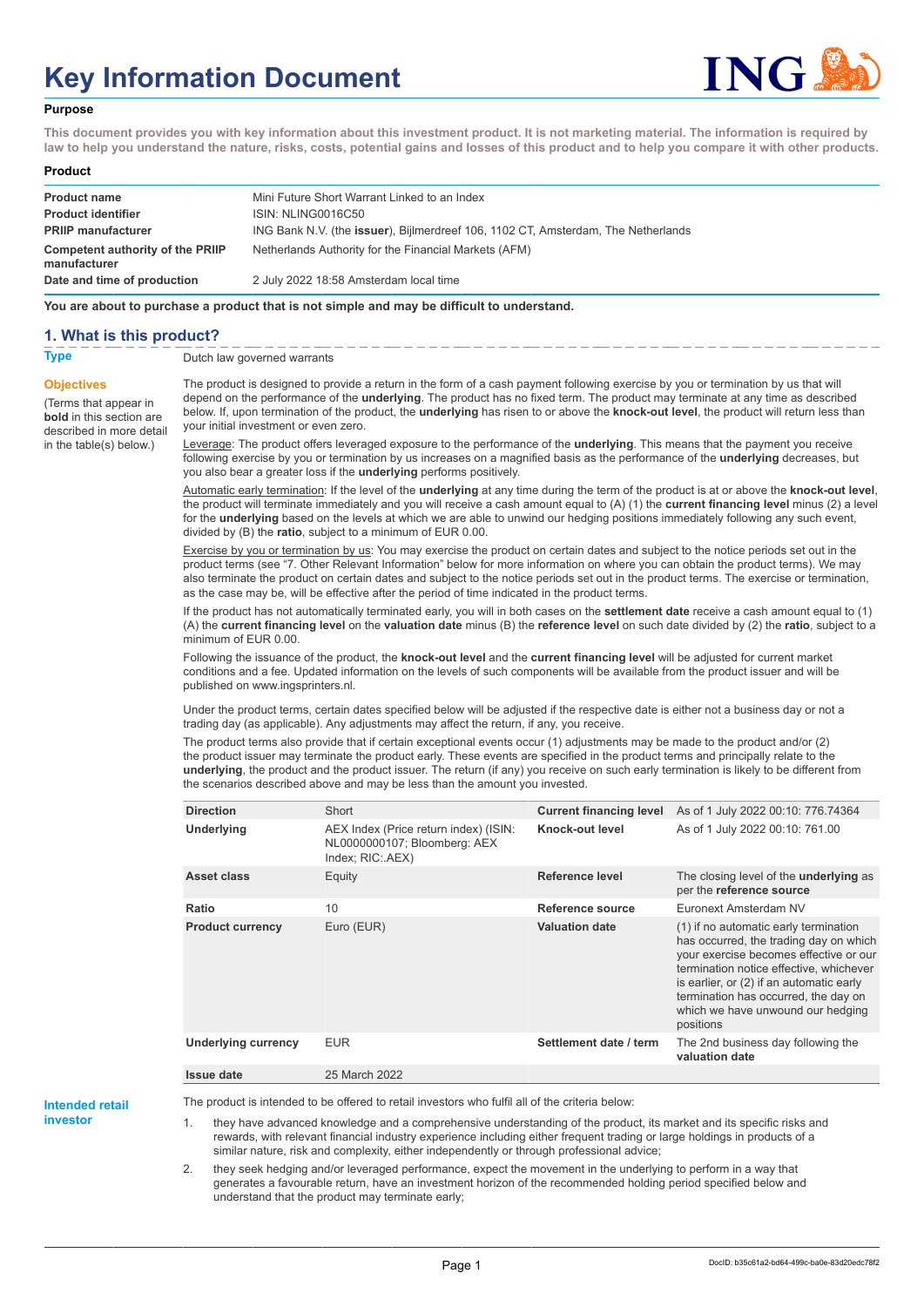- 3. they accept the risk that the issuer could fail to pay or perform its obligations under the product and they are able to bear a total loss of their investment; and
- 4. they are willing to accept a level of risk to achieve potential returns that is consistent with the summary risk indicator shown below.

The product is not intended to be offered to retail clients who do not fulfil these criteria.

### **2. What are the risks and what could I get in return?**

**Risk indicator**

**Performance scenarios**





**The risk indicator assumes you keep the product for 1 day. The actual risk can vary significantly if you cash in at an early or a later stage and you may get back less.**

The summary risk indicator is a guide to the level of risk of this product compared to other products. It shows how likely it is that the product will lose money because of movements in the markets or because we are not able to pay you.

We have classified this product as 7 out of 7, which is the highest risk class. This rates the potential losses from future performance at a very high level, and poor market conditions are very unlikely to impact our capacity to pay you.

**Be aware of currency risk:** If the currency of your account is different to the currency of this product, you will be exposed to the risk of suffering a loss as a result of the conversion of the currency of the product into the account currency. This risk is not considered in the indicator shown above.

**Be aware of currency risk:** If (i) the Underlying is traded in a different currency than EUR the unwind amount will be converted to EUR at the prevailing exchange rate which may result in a loss; or (ii) the currency of your account is different from the Currency of the product, you may be exposed to the risk of suffering a loss as a result of the conversion of the Currency of the product into the account currency. Risk (ii) above is not considered in the indicator shown above.

This product does not include any protection from future market performance so you could lose some or all of your investment.

If we are not able to pay you what is owed, you could lose your entire investment.

For detailed information about all risks relating to the product please refer to the risk sections of the prospectus and any supplements thereto as specified in the section "7. Other relevant information" below.

#### **Market developments in the future cannot be accurately predicted. The scenarios shown are only an indication of some of the possible outcomes based on recent returns. Actual returns could be lower.**

*Investment: EUR 10,000*

| <b>cenarios</b> |  |  |
|-----------------|--|--|
|                 |  |  |

| <b>Scenarios</b>           |                                                                           | 1 day                        |  |
|----------------------------|---------------------------------------------------------------------------|------------------------------|--|
|                            |                                                                           | (Recommended holding period) |  |
| Stress scenario            | What you might get back after costs<br>Percentage return (not annualised) | EUR 4,777.82<br>$-52.22%$    |  |
| Unfavourable scenario      | What you might get back after costs<br>Percentage return (not annualised) | EUR 9.130.04<br>$-8.70\%$    |  |
| <b>Moderate scenario</b>   | What you might get back after costs<br>Percentage return (not annualised) | EUR 9,716.02<br>$-2.84%$     |  |
| <b>Favourable scenario</b> | What you might get back after costs<br>Percentage return (not annualised) | EUR 10.411.86<br>4.12%       |  |

The average returns shown in the above table are not annualised, which means they may not be comparable to the average returns shown in other key information documents.

This table shows the money you could get back over the next day under different scenarios, assuming that you invest EUR 10,000.

The scenarios shown illustrate how your investment could perform. The recommended holding period for this product is less than one year. The figures are therefore not calculated on a per year basis, but for the recommended holding period. Figures in this section and "4. What are the costs?" are therefore not comparable with figures given for products with a recommended holding period of at least one year. The scenarios presented are an estimate of future performance based on evidence from the past on how the value of this investment varies, and are not an exact indicator. What you get will vary depending on how the market performs and how long you keep the product. The stress scenario shows what you might get back in extreme market circumstances, and it does not take into account the situation where we are not able to pay you.

This product cannot be easily cashed in. This means it is difficult to estimate how much you would get back if you cash in before the recommended holding period. You will either be unable to cash in early or you will have to pay high costs or make a large loss if you do so.

The figures shown include all the costs of the product itself, but may not include all the costs that you pay to your advisor or distributor. The figures do not take into account your personal tax situation, which may also affect how much you get back.

Buying this product holds that you think the level of the underlying will decrease.

Your maximum loss would be that you will lose your investment.

## **3. What happens if ING Bank N.V. is unable to pay out?**

You are exposed to the risk that the issuer might be unable to meet its obligations in connection with the product for instance in the event of bankruptcy or an official directive for resolution action. This may materially adversely affect the value of the product and could lead to you losing some or all of your investment in the product. The product is not a deposit and as such is not covered by any deposit protection scheme.